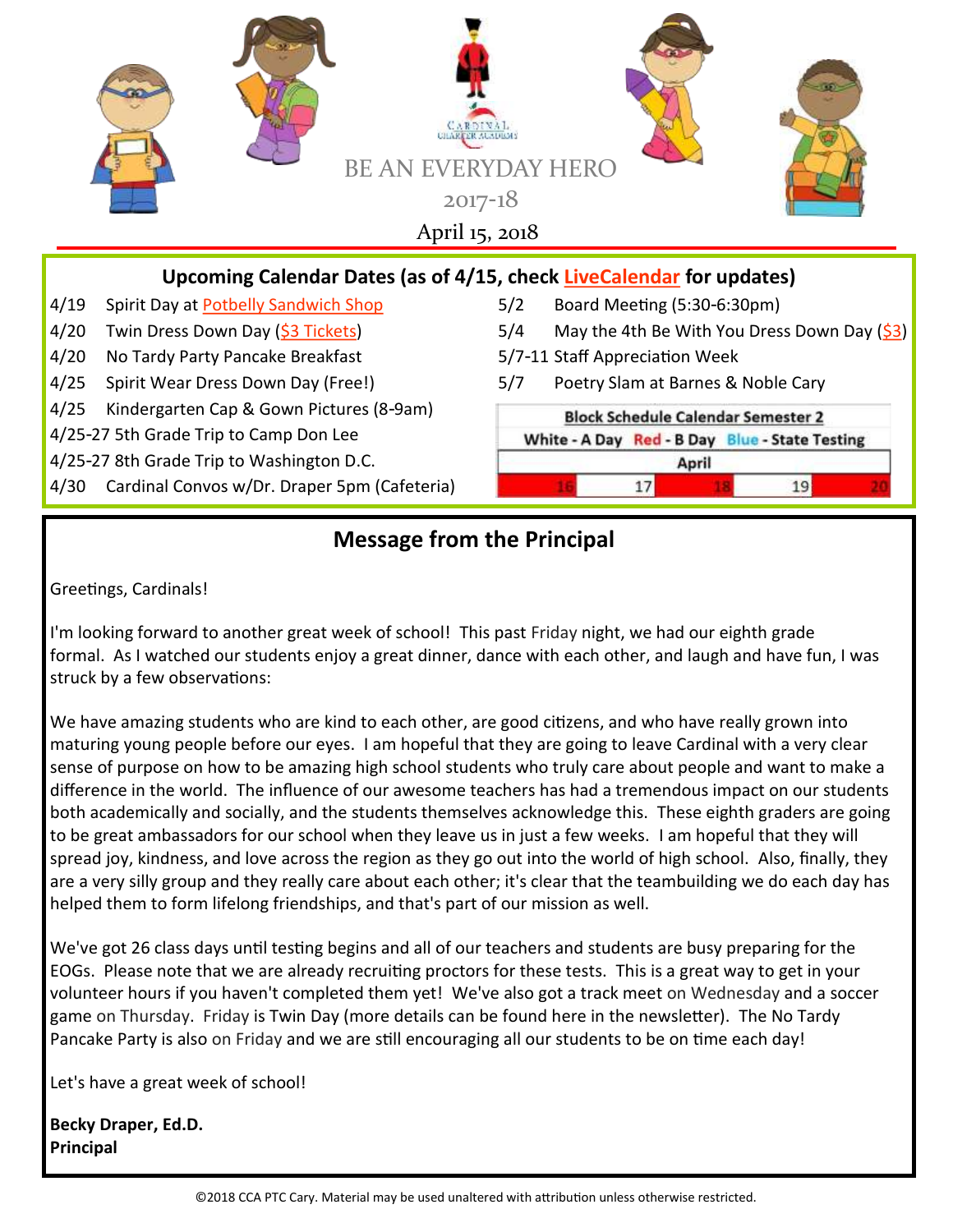

#### **Afterschool Enrichment (ASE) Programs Update!**

Thanks to many parent requests, the deadline for registering for Afterschool Enrichment (ASE) Programs has been extended until this Thursday, April 19th. You can find the updated catalog with the current list of programs available [here.](https://ccaptccary.org/wp-content/uploads/2018/04/Semester-lll-Enrichment-Program.pdf) The letter at the front of the course catalog includes the new registration date as well as the corrected email for ASE Program coordinator, [Ms. McDowell.](mailto:smcdowell@cardinalcharter.org)

A new ASE program has been added. **Tennis**! Classes will be held on Tuesdays from 4-5pm. If you are interested in [signing your student up](https://wakecounty.playtga.com/pd/2332/cardinal-charter-academy?pg=1&returncom=productlist&source=search) for tennis lessons, please [register directly](https://wakecounty.playtga.com/pd/2332/cardinal-charter-academy?pg=1&returncom=productlist&source=search) with PlayTGA of Wake County.

Please check the [updated \(as of April 12th\) ASE Program flyer](https://ccaptccary.org/wp-content/uploads/2018/04/Semester-lll-Enrichment-Program.pdf) for days and times of all other classes.

Programs include: Hip Hop Dance Comic Book Lab Tennis What's Your Story? The Running Club Mad Science Zumba for Kids **Flag Football** Acting Easy Baking and Cooking Yoga

Details can be found in the program catalog: <https://ccaptccary.org/wp-content/uploads/2018/04/Semester-lll-Enrichment-Program.pdf>

If you have any questions, please [email](mailto:smcdowell@cardinalcharter.org) the ASE Program coordinator, [Ms. McDowell.](mailto:smcdowell@cardinalcharter.org)

#### **Upcoming Spirit Day at The Potbelly!**

Mark your calendar for this Thursday, April 19th. It's Spirit Day at [The Potbelly](https://ccaptccary.org/wp-content/uploads/2018/03/PotbellySpring2018SpiritNight.pdf) in Morrisville on Chapel Hill Rd. The hours run from 10:30am—8:00pm. Plan a lunch with your coworkers and dinner with the family. All you need to do is mention Cardinal Charter Academy or show the [flyer](https://ccaptccary.org/wp-content/uploads/2018/03/PotbellySpring2018SpiritNight.pdf) on your phone.

Rumor has it that their milkshakes are delicious. As of Sunday, the weather forecast for Thursday shows temperatures in the 70s! See y'all there!

## **Spring Parent Survey**

Did you receive the email with your link to this spring's parent survey? Have you filled it out yet? Here's a link you can use in case the email got lost in your inbox over Spring Break. Please fill out the survey by the first week of May. Thanks!

<http://www.surveygizmo.com/s3/4214358/2017-18-Spring-Parent-Survey>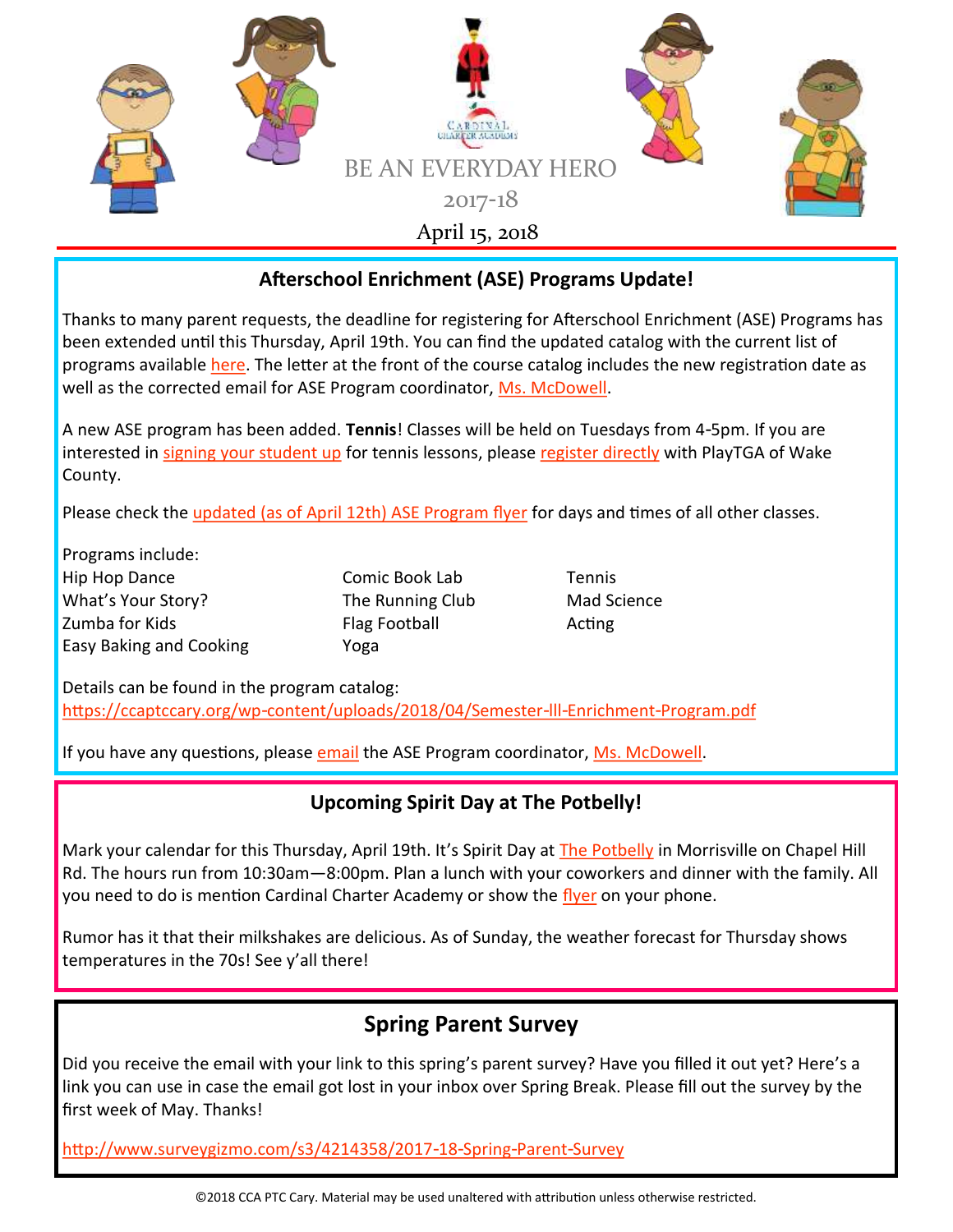

## **Staff Emails**

Aftercare Director: Brian Mitchell [bmitchell1@cardinalcharter.org](mailto:bmitchell1@cardinalcharter.org)

Cafeteria Manager: Jennifer McFetridge [jmcfetridge@cardinalcharter.org](mailto:jmcfetridge@cardinalcharter.org)

Math Specialist: Linette Rivera *Iriverarobertson1@cardinalcharter.org* 

Reading Specialist: Alissa McElreath [amcelreath@cardinalcharter.org](mailto:amcelreath@cardinalcharter.org)

### **May 11th is Movie Night!**

Save the date for movie night hosted by the PTC on Friday, May 11th. This will be a drop-off event for CCA students. Younger siblings are invited, too, however a parent needs to stay with the sibling. More details and a classy link will be coming soon!

#### **VOLUNTEERS NEEDED**

EOG Proctors [http://](http://www.signupgenius.com/go/10c044da8a623a4fe3-2018) [www.signupgenius.com/](http://www.signupgenius.com/go/10c044da8a623a4fe3-2018) [go/10c044da8a623a4fe3-2018](http://www.signupgenius.com/go/10c044da8a623a4fe3-2018)

Staff Appreciation Week [http://](http://www.signupgenius.com/go/20f0b4fafad2ea2fd0-staff5) [www.signupgenius.com/](http://www.signupgenius.com/go/20f0b4fafad2ea2fd0-staff5) [go/20f0b4fafad2ea2fd0-staff5](http://www.signupgenius.com/go/20f0b4fafad2ea2fd0-staff5)

Carpool [http://www.signupgenius.com/](http://www.signupgenius.com/go/20f0b4fafad2ea2fd0-carpool1) [go/20f0b4fafad2ea2fd0-carpool1](http://www.signupgenius.com/go/20f0b4fafad2ea2fd0-carpool1)

Cafeteria [http://www.signupgenius.com/](http://www.signupgenius.com/go/20f0b4fafad2ea2fd0-lunch) [go/20f0b4fafad2ea2fd0-lunch](http://www.signupgenius.com/go/20f0b4fafad2ea2fd0-lunch)

## **Current Classy Fundraisers**

Friday, April 20th, proceeds go to Student Council (Twin Day): [https://give.classy.org/](https://give.classy.org/CCAPTC2018dressDown7Twin) [CCAPTC2018dressDown7Twin](https://give.classy.org/CCAPTC2018dressDown7Twin)

Friday, May 4th, proceeds go to the Music Department (May the 4th Be With You): *[Https://give.classy.org/](https://give.classy.org/CCAPTC2018dressDown8May4th)* [CCAPTC2018dressDown8May4th](https://give.classy.org/CCAPTC2018dressDown8May4th)

# **Staff Appreciation Committee**

**Staff Appreciation Week is May 7th—11th** this year. We have a spectacular week planned for our superhero staff!

- Daily meals will be donated by local restaurants.
- 100+ themed baskets will be gifted to the teachers and staff through a fun and competitive daily raffle. Every staff member will win something this year!

Please help us fill these baskets! Use the link below to sign up (with included Amazon Prime Wishlist to make it even easier):

<http://www.signupgenius.com/go/20f0b4fafad2ea2fd0-staff5>

#### **RECIPES WANTED!**

The International Luncheon was a huge success again this year! There was so much interest, the PTC decided to put together a cookbook of our favorite family recipes for our CCA families and staff. Please pass along your favorite family recipes! Email recipes to: [cardinalstaffappreciation@gmail.com.](mailto:cardinalstaffappreciation@gmail.com)

Thank you to all of the amazing families who contribute to spreading joy amongst our staff!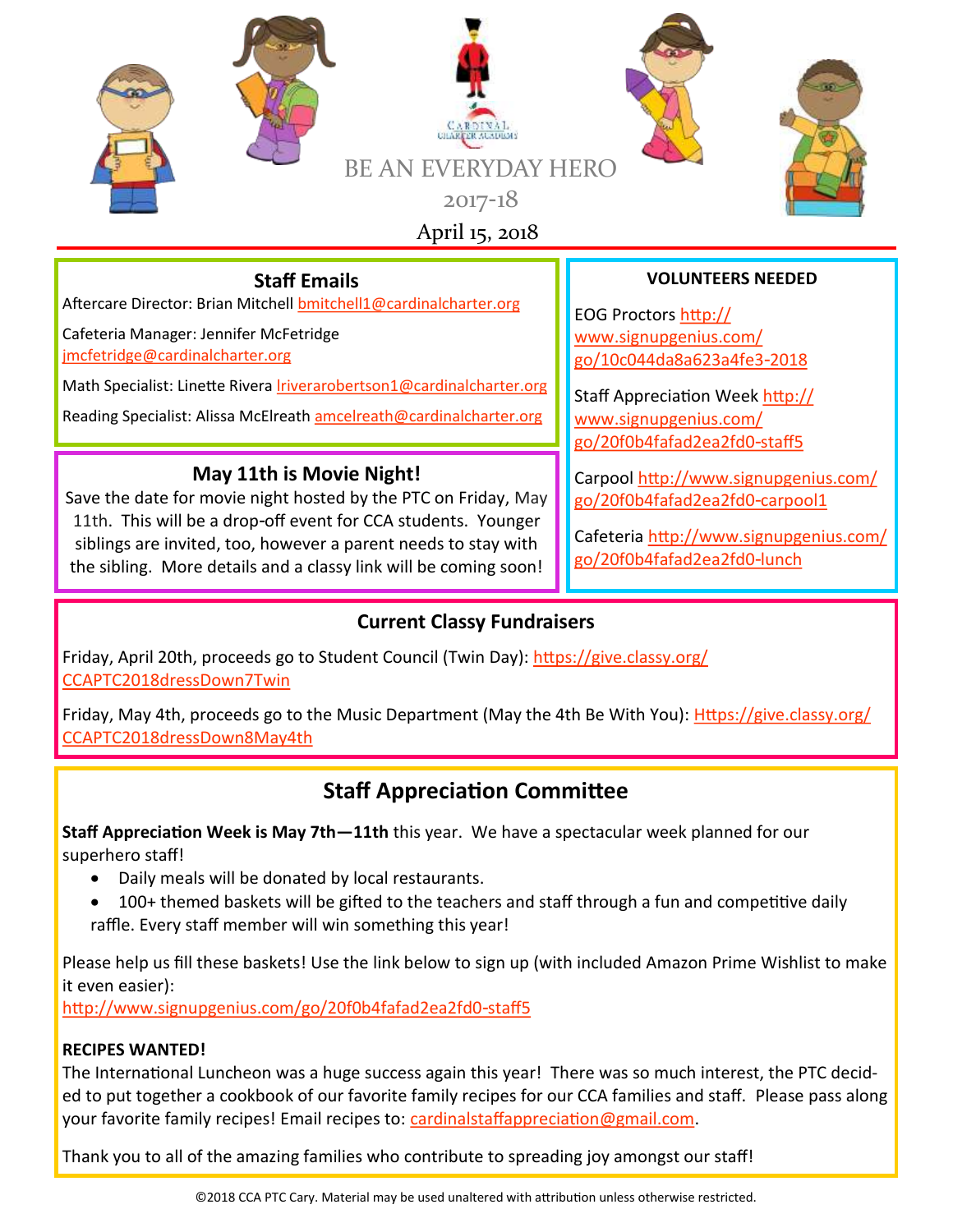

## **Cardinal Charter Academy Poetry Slam**

**What**: CCA Middle School Poetry Slam Competition

**When**: Monday, May 7th, from 6-8pm

**Where**: Barnes & Noble Cary, 760 SE Maynard Rd.

**Why**: Fundraiser! Purchases made that evening (including café purchases, but excluding gift cards) will go toward class novel sets for our ELA teachers next year.

**Details**: Middle school students will present original, spoken-word poems that evening. Mark your calendars and come out to enjoy some powerful spoken-word poetry performed by some of CCA's brightest and most creative students!

Although only Middle School students will be participating in the Slam Competition, all CCA families are invited to attend the event.

# **End of Grade/Course Testing Information**

**Parents**: End of Grade (EOG) and End of Course (EOC) testing will take place during the last 10 days of school (May 22nd—June 5th), by law. Please make sure your 3rd—8th graders are at school on those dates.

For more information about what these tests mean for our school, please come to the Cardinal Convos session with Dr. Draper on Monday, April 30th at 5pm. (**3rd Grade Parents: This will be a very helpful information session for you.**) She will be discussing NWEA testing, EOG/EOC testing, and school funding based on student attendance for the first 20 days of the school year.

#### **EOG Proctors:**

Proctor training sessions will take place on: Thursday, May 17th at 5:30pm and Friday, May 18th at 8:15am

Emergency Proctor Training will take place on: Tuesday, May 22nd (1st day of testing) at 7:30am

In order for the school to be able to smoothly run our EOG testing, we will need a lot of proctors. Please ask friends and family members to volunteer. Ideally each testing classroom will need one proctor. If we do not have enough proctors, some classrooms will have "a roving" proctor, meaning one proctor will be proctoring 2 classrooms. It is very distracting to have a proctor coming in and out of the classroom during testing. In order to avoid this situation, we need as many proctors as possible. Please take some time to check your schedule and volunteer if you are able.

Available proctor time slots:

<http://www.signupgenius.com/go/10c044da8a623a4fe3-2018> (Hint: While you are signing up to proctor, you can see which grades are testing on which dates.)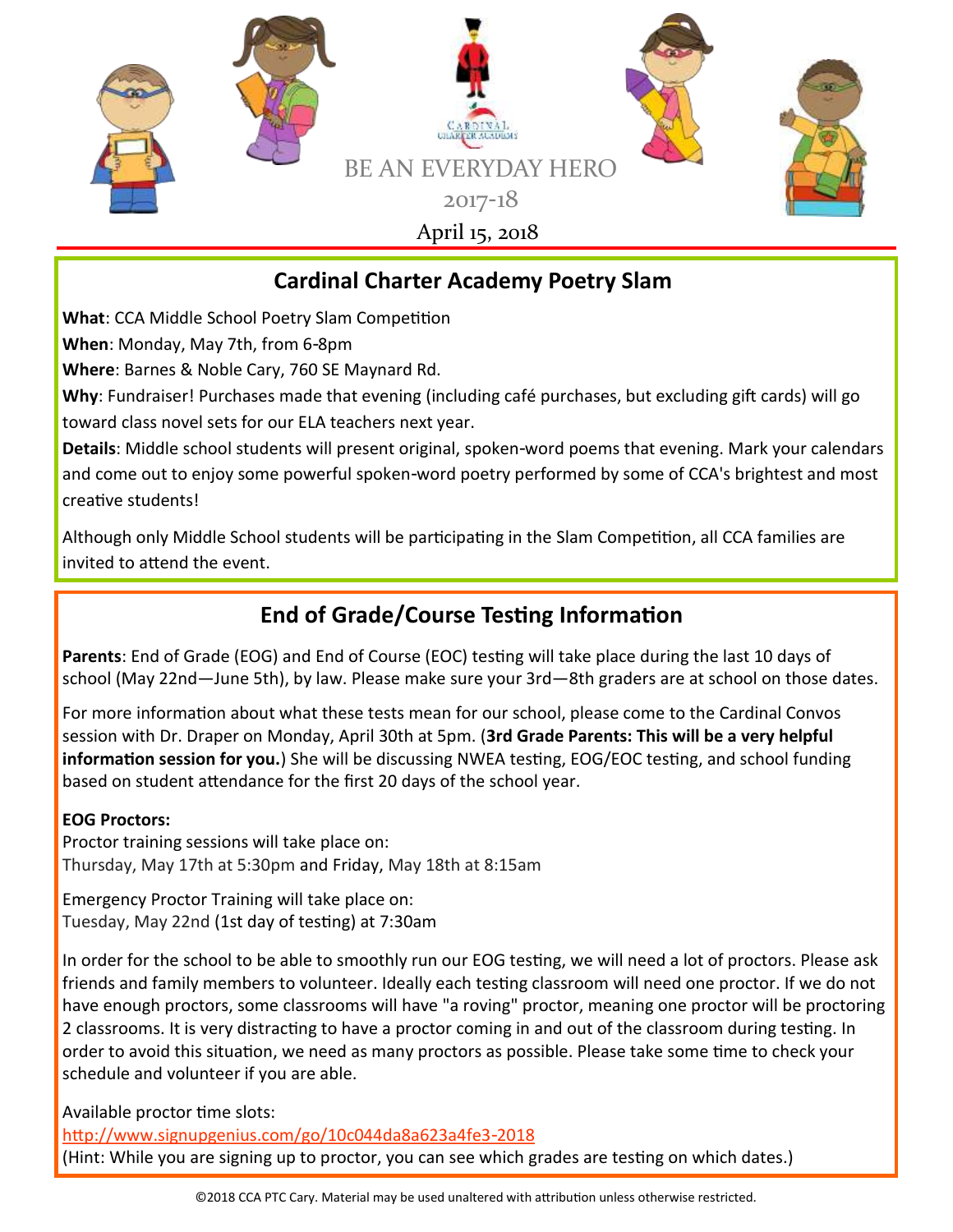

The No Tardy Pancake Party for April will be held on Friday, April 20th. Students who were selected were not tardy for the entire month of March 1st—April 1st. The winners this month are:

- Kindergarten 1
- 
- 
- 
- 
- 5<sup>th</sup> Grade 6
- 
- 
- 
- $1<sup>st</sup>$  Grade
	-
- $2<sup>nd</sup>$  Grade
	- $7<sup>th</sup>$  Grade
- $4<sup>th</sup>$  Grade
- 
- 
- 
- 
- $8<sup>th</sup>$  Grade

 $3<sup>rd</sup>$  Grade

Invitations and details for the pancake party were sent to parents via email.



<sup>©2018</sup> CCA PTC Cary. Material may be used unaltered with attribution unless otherwise restricted.

- 
- $6<sup>th</sup>$  Grade 1. Alanah W.-C. 1. Henry F. 1. Nancee Y. 1. Akul M.
- 2. Luke H. 2. Veera M. 2. Molly R. 2. McKenzie H.
- 3. Caleb P. 3. Oluwademilade O. 3. Bhagavanth J. 3. Shai K.
- 1. Yunus M. 1. Makai K. 1. Prince G. 1. Daphne H. 1. Molly S. 2. Sullivan B. 2. Parker S. 2. Elise W. 2. Preston U. 2. Zoe L. 3. Ashley H. 3. Monica W. 3. Sanvi V. 3. Graham C. 3. Jaite H. 4. Emery P. 4. Annabelle B. 4. Samhitha C. 4. Dylan O. 4. Ryan W.